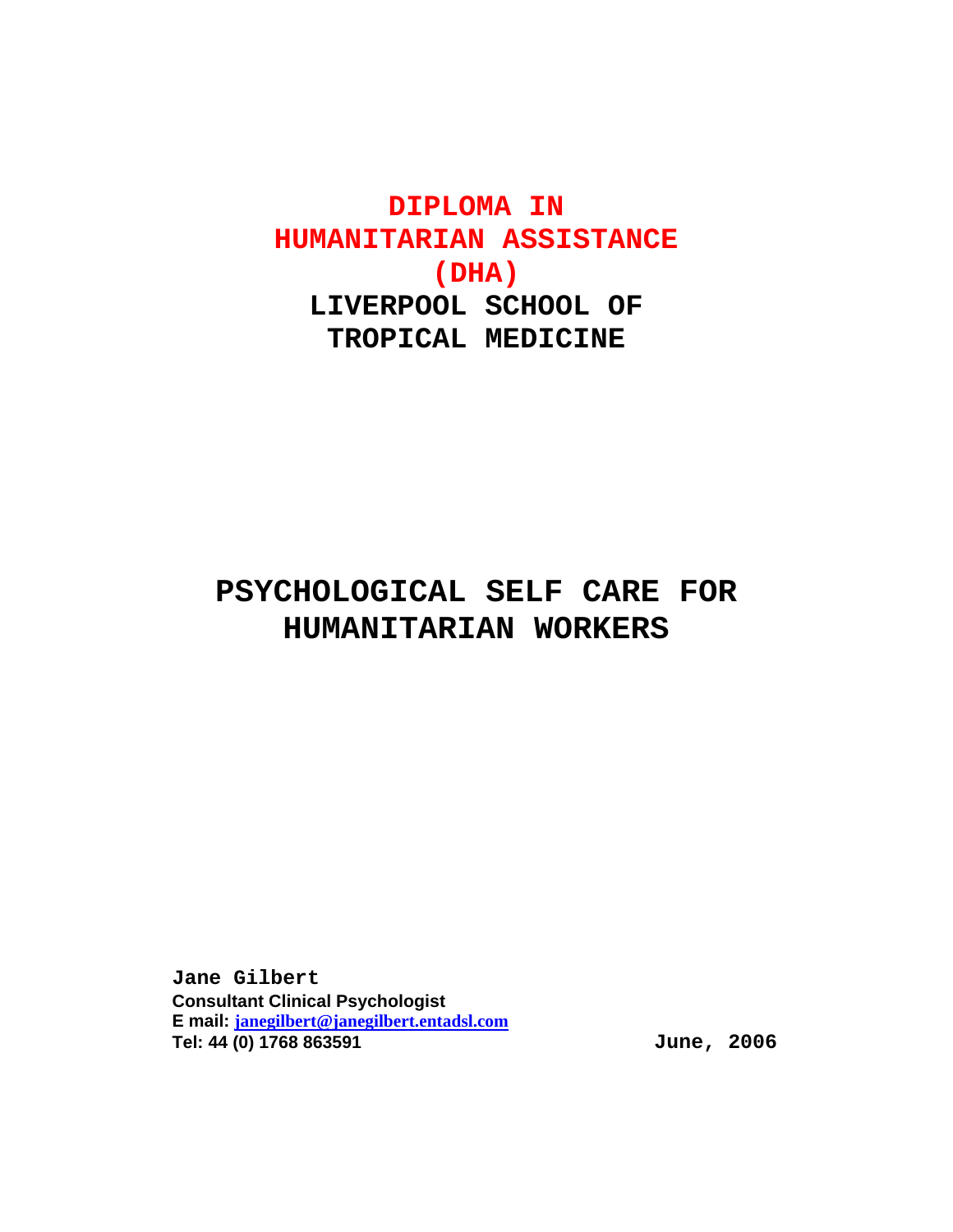**"Once you have mastered yourself there is no need to master anything else. But this is difficult. Our education system, work environment, entertainment and leisure time all focus on our doing things.** 

**Introspection requires the absence of doing."** (Interview with Ketan Patel, Sunday Times, May 29<sup>th</sup>, reviewing his book, **The Master Strategist**)

### **1. Psychological self care and self awareness**

Exposure to life threatening situations and directly witnessing the pain and suffering of others always carries the risk of emotional numbing, self damaging coping strategies, or even emotional breakdown. It is well recognised that burnout and self destructive behaviours are most often associated with doctors, aid workers and frontline journalists. The concept of "stress" is grossly inadequate to describe the experiences of those on the front line of disasters, wars, famine, and human suffering. Emotional reactions can become ongoing, can be cumulative over a considerable length of time and/or result from specific traumatic events.

Addressing feelings and emotional reactions in these circumstances requires a particular kind of courage. It is no surprise that many prefer to overwork than take any time for internal reflection on their own complex emotional responses. When asked to reflect on their own feelings people are often understandably apprehensive. They fear that it might be painful, and might mean admitting to weaknesses or vulnerability. Although there can be similarities in emotional reactions, everyone has their own particular style of response and different kinds of coping strategies. Aid workers exposed to the same situation will not all react in the same way, and what is perceived as most potentially emotionally threatening to one person will not necessarily feel that way to someone else. Thus, psychological self care cannot be separated from increased self awareness, i.e. understanding in greater depth your own usual reactions.

Knowing and understanding yourself does involve acknowledging doubts, uncertainties and fears, but can also provide aid workers with their greatest personal strength in whatever circumstances they find themselves.

### **2. Advantages of psychological self care**

The potential advantages of greater self awareness and psychological self care include:

- A different relationship with yourself one that is understanding and accepting of your strengths and vulnerabilities. All of the great spiritual traditions emphasise "know thyself" because of the inner strength and resilience that can bring.
- The ability to recognise and reflect on your own reactions and feelings.
- The ability to listen to your own intuitions.
- The capacity to listen accurately and actively to another person.
- The ability to look after yourself psychologically when you need to.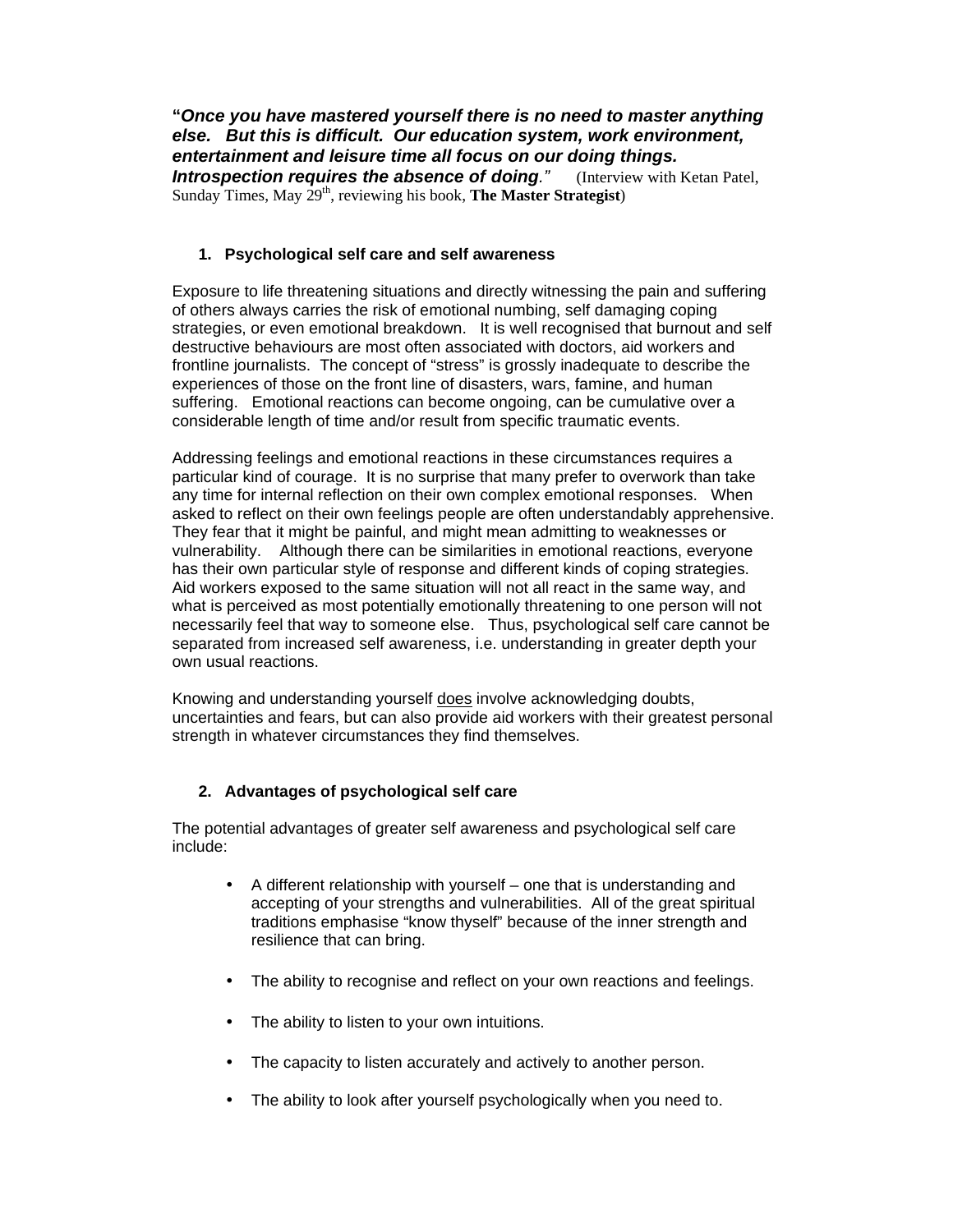- An acceptance of individual uniqueness, differences and similarities.
- A clearer sense of order in terms of what matters most.
- A capacity to go against some motivations of the self if necessary.
- More effective and thoughtful decisions regarding actions to be taken.
- A healthier balance between attachment and detachment.
- A reduction of the fears associated with one's own distressing feelings and reactions and those of others.

## **3. Psychological self care and self talk**

If you are not aware of what is happening to yourself psychologically, you are more likely to act out your feelings on others. For example, if you cannot admit to yourself, or do not recognise, that you are feeling angry and frustrated, you are very likely to take out those feelings on others, perhaps becoming irritable and demanding, and even acting inappropriately in difficult situations.

Your internal conversations with yourself are crucial. What are you saying to yourself about what is happening to you? Are you denying that you feel anything at all? Do you believe you are "superman" and not psychologically vulnerable? (**every** human being is vulnerable in some ways). What kind of relationship do you have with yourself? Are you kind and understanding of yourself, or punitive and critical? This relationship is the crux of how you will respond in highly demanding situations.

### **4. Dilemmas for organisations**

Agencies have a dilemma in responding to psychological issues. The "stress factors" of humanitarian work are innumerable – climate, language, limited organisational support, separation from family, friends, witnessing inhumanity and tragedy, possibly for months or years, the impossibility of meeting the high expectations of others. When support is not available, the results of cumulative stress can appear after just a few weeks in the field. Do they make this explicit to their staff before departure? How much emphasis to place on the reality that the work **is** difficult, and **is**  emotionally extremely demanding?

Organisations can have many constraints which may prevent them from providing appropriate support for staff – lack of resources and capacity, an organisational culture which implicitly encourages the "superman" or "hero" image, a lack of recognition of the psychological effects of the work because of the need to "get things done", confusion over who is responsible for providing psychological support within the organisation, and most of all the operational reality – overwhelming pressures in uncertain circumstances.

Given all these possible difficulties, it is essential that organisations approach psychological well being in the same way as physical health. If someone is physically ill they will not be able to do the job to the best of their ability. If someone is not psychologically healthy, they will also not be able to fulfil their role to the best of their ability.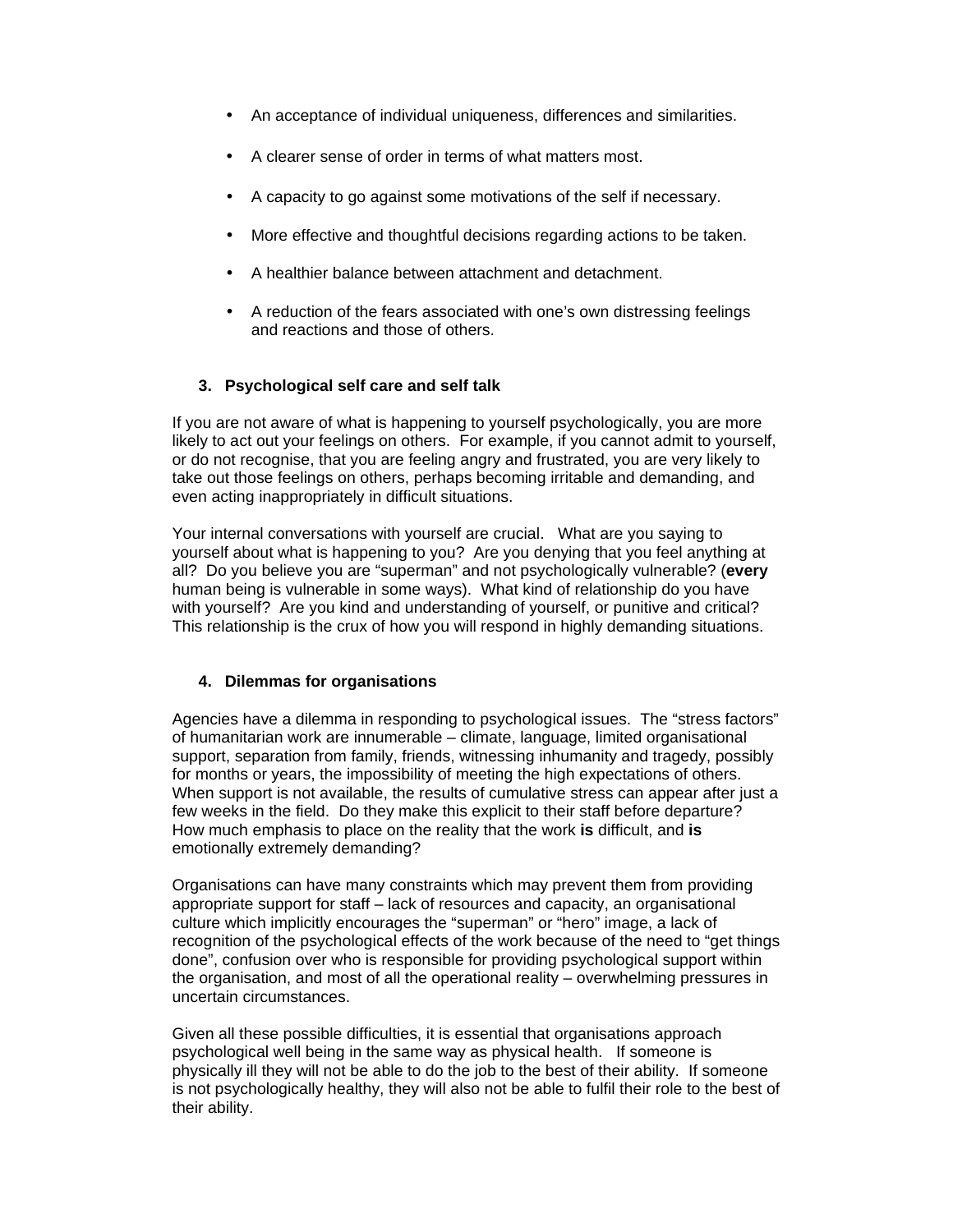### **5. Psychological self care: What helps?**

(CF Tony Vaux's article Setting Limits for Staff")

Tony Vaux' s article focuses on the role of managers in setting limits for their staff. This is very necessary, but individuals also have a **personal** responsibility both to themselves and their colleagues to maintain their own psychological, as well as physical, health. This personal responsibility includes both a commitment to self knowledge and awareness, acceptance of the need to exercise psychological self care and tolerance of individual differences in emotional response.

Organisations can invest in the psychological self care of their staff by ensuring the following:

### **Prior to departure**:

- Provide information brief workers on what can happen to them emotionally so that expectations can be more realistic
- Workshops for developing increased self awareness: help staff to learn how to recognise their own limits, review their personal experiences with stressful situations and critical incidents, and to maintain good psychological self care for themselves and their teams.

#### **In the field**:

- A manager who is supportive and understanding and trained in the importance of emotional issues
- Limits on working hours
- Time to rest
- Time to express problems in a secure environment without feeling shame
- Compulsory time off
- Mandatory personal, professional and psychological debriefing at regular intervals

### **Return:**

- Coming home workshops to aid re-integration
- Mandatory personal, professional and psychological debriefing to enable time for reflection on experiences.

If psychological issues cannot be acknowledged or spoken about, and the organisational culture implicitly assumes that emotional reactions constitute "weakness", it is very difficult for workers to drop the "superman" image. Even if the person is aware that they are having some emotional difficulties, they may deny or hide their distress, making future serious breakdown or emotional collapse far more likely.

### **6. What is "debriefing"?**

(CF Lovell-Hawker, D. (2002) Effective Debriefing Handbook)

There is often confusion about "debriefing". Is it only something that needs to be done after an incident that is particularly shocking, distressing and "out of the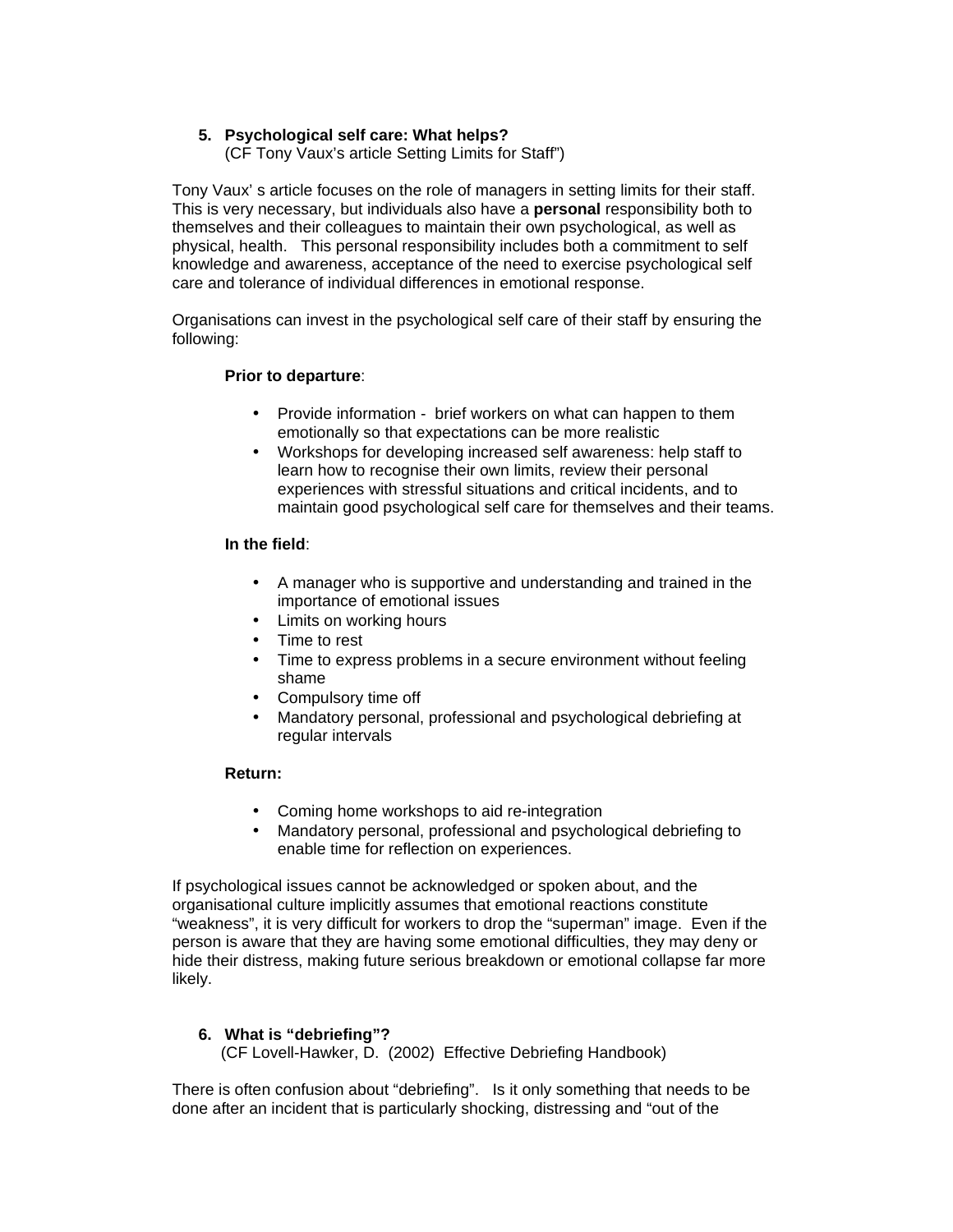ordinary"? Any debriefing encourages someone to talk about an incident in detail, including the emotions which the person has/is experiencing. This helps the brain to process what has happened and therefore aids emotional recovery.

 In many ways, **all** of humanitarian work could be described as "out of the ordinary"! Thus routine debriefing should be part of good organisational practice. In addition, a "critical incident" is an occurrence that is recognised by all as something exceptionally distressing and shocking compared with what is considered "usual", and in those circumstances specific critical incident briefing needs to occur.

### **7. Maintaining psychological self care**

Knowing yourself and maintaining good psychological self care will provide your greatest source of strength and inner resilience in times of hardship. If you do not understand your own emotions and reactions or deny your doubts and uncertainties, you will also be less able to listen to others and to make thoughtful, balanced decisions.

- Psychological "housekeeping" it is essential to have time alone for internal reflection. No matter how busy, no matter how many demands, make a date with yourself on a regular basis to "sort out" your own feelings.
- Use any type of personal writing to aid this process a diary, review of your own thoughts and feelings, etc.
- Accept that you will have some emotions which are in internal conflict
- Admit to fear, including the fear of facing your own feelings. Find the courage.
- Remember that your feelings are normal responses to extraordinary events. Sometimes they will be intense and distressing.
- Talk to yourself in a friendly, helpful way, as if you were supporting a good friend.
- Find someone to talk to when needed. Do not wait until you are reaching breaking point.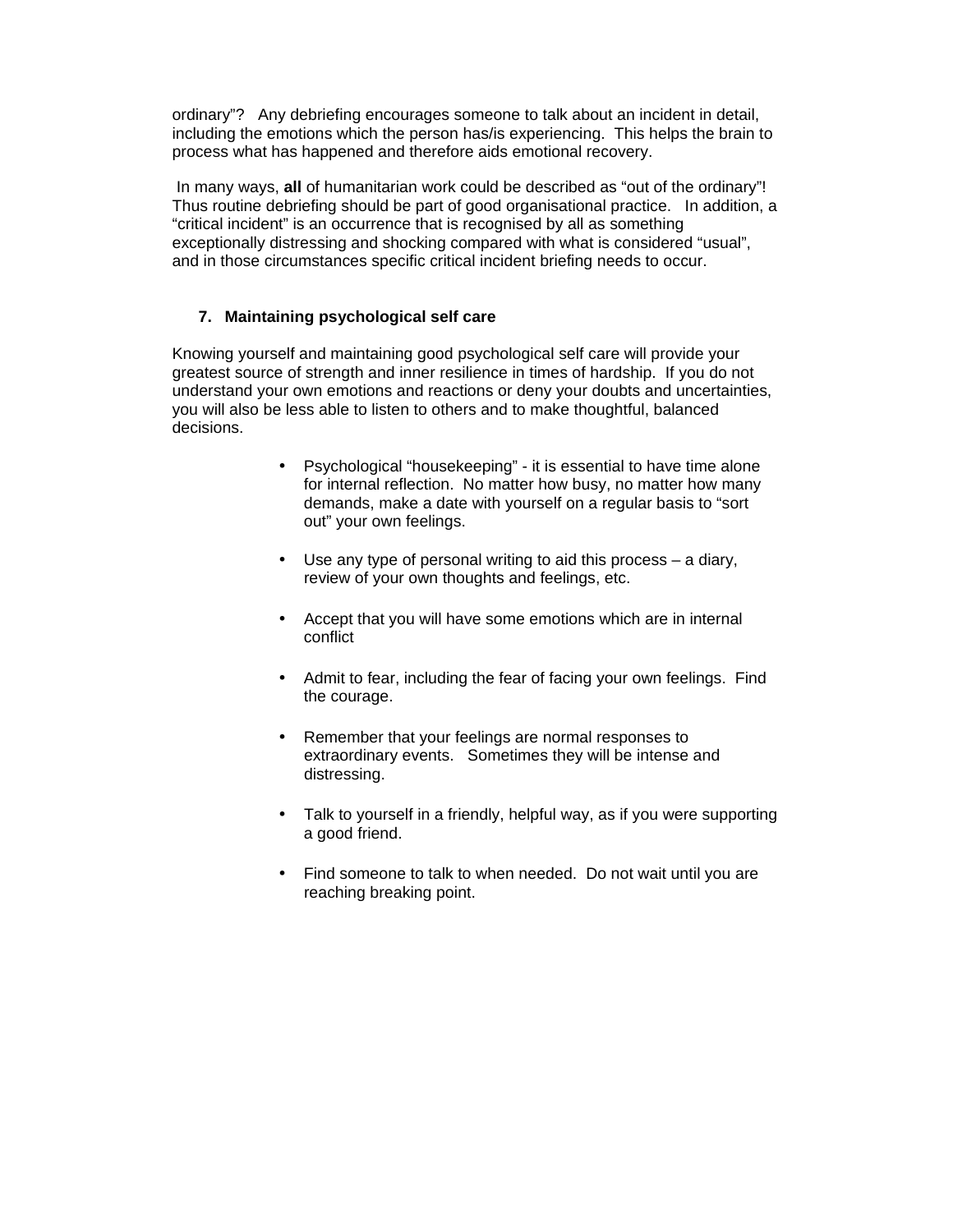## **RESOURCES**

Bergman, C. (Ed) (2003) **Another Day in Paradise: Frontline Stories from International Aid Workers.** Earthscan: London.

Danielli, Y. (Ed) (2002) **Sharing the frontline and the back hills: International protectors and providers: Peacekeepers, humanitarian aid workers and the media in the midst of crisis.** New York: Baywood Publishing. ISBN 0895032635

Ditzler, T. (2001). Mental health and aid workers: The case for collaborative questioning**. The Journal of Humanitarian Assistance** (http//:www.jha.ac/articles/a063.htm).

Ehrenreich, J.H. (2005) **The Humanitarian Companion.** ITDG Publishing: Rugby. ISBN 1 85339 601 X

Emmens, B & Hargrave, A. (2004) Get your balancing act together. **Health Exchange**, May, 24.

Gilbert, J. (2005) "Self knowledge is the prerequisite of humanity": Personal development and self awareness for aid workers. **Development in Practice**, 15 (1), 64-69.

Oxfam (U.K.). (2002.). **Managing to cope**. (12pp). Oxfam (U.K.). (2002.). **Post trauma stress**. (4 pp**). Preparation and support of staff working in conflict areas: Guidance for managers.** (9 pp). Oxfam (U.K.). (n.d.). Available from Oxfam. E-mail staffhealthservice@oxfam.org.uk.

Patel, K. (2005) **The Master Strategist: Power, Purpose and Principle.** Hutchison: London. ISBN**:** 1-84413-817-8

Saari, S. (2005) **Coping with Disasters and Acute Traumas**. London: Jessica Kingsley Publishers: London. ISBN 1 84310 313 3

Salama, P. (1999) The psychological health of relief workers: some practical suggestions. HPN Humanitarian Exchange Article, Nov 15<sup>th</sup>.

Stearns, S.D. (1992). **Psychological distress and relief work: Who helps the helpers?** Oxford: Refugees Studies Programme, University of Oxford.

Vaux, T. (2001) **The Selfish Altruist.** London: Earthscan

Vaux, T. (2002) Managers must set limits for staff. **People in Aid Newsletter**, Jan, 4-5.

#### **Web Resources**

http://www.antaresfoundation.org www.headington-institute.org http://www.mhwwb.org/disasters.htm Publications Ehrenreich, J.H. (2002) A Guide for Humanitarian Aid, Health Care and Human Rights Workers: Caring for Others, Caring for Yourself. www.peopleinaid.org Publications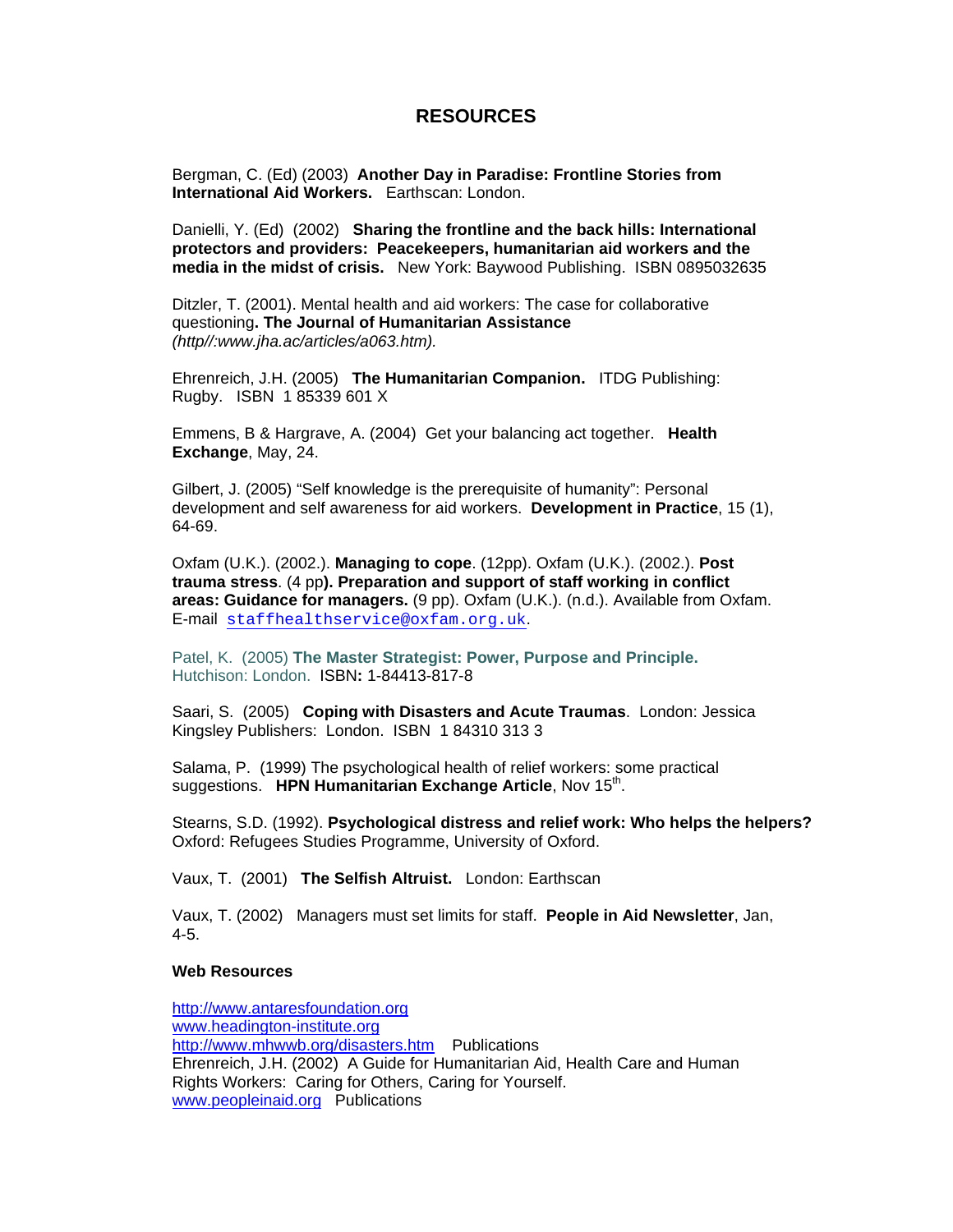## **PERSONAL EXPERIENCE**

**From** Bergman, C. (Ed) (2003) **Another Day in Paradise: Frontline Stories from International Aid Workers.** Earthscan: London.

**Each of the chapters in this book describes the personal experience of humanitarian workers in different countries and in different humanitarian relief situations. I have chosen the following quotes to illustrate some psychological issues.** 

### • **Recognising whether or not you are suited to aid work**

Whatever drive, whatever commitment I'd felt two years before I couldn't summon it back. I wanted to leave, to return home where life was predictable and safe. Francois, however, wanted to stay. Though Chad had left me with a rattled send of mortality, he remained unflappable. In roughly the same two year period, Francois had discovered he could stick with it and I had discovered that I couldn't. (p 60)

### • **Different people/different reactions**

Most of us were in our 30s, full of energy, and really in love with life. Some ICRC delegates became sick with doubt, others were psychologically affected. Out of over 30 expatriates, only three were able to get through this experience unscathed. All the others were replaced by new voluntary staff. (p 71)

#### • **Coping strategies/psychological survival**

What in my life had prepared me for this moment? Strong scepticism, on the one hand, and on the other, poetry. Poetry, a great enthusiasm since I was a teenager, helped me through this reign of terror Rwanda. The strength of the poetic images gave me solace during those hard days in Rwanda. I read aloud for myself, but mostly for my colleagues, especially before dinner. (p 72)

We should have a break every three months no matter how much we enjoy walking into a minefield every day. (p 197)

I love what I am doing but at the moment I have had enough (p 200)

I got five letters last week, a miracle. I've sent 254 letters and received 41, not the most impressive ratio (p 203)

### • **Emotional balance and the expression of feelings**

When death with its many odours is on constantly on the prowl, washing is important. My stomach is as regular as clockwork. Hell outside, order inside. So I went to the toilet every morning when I got up. When I took a shower I collected the water in a plastic bucket. Sometimes I would cry, crouched down in the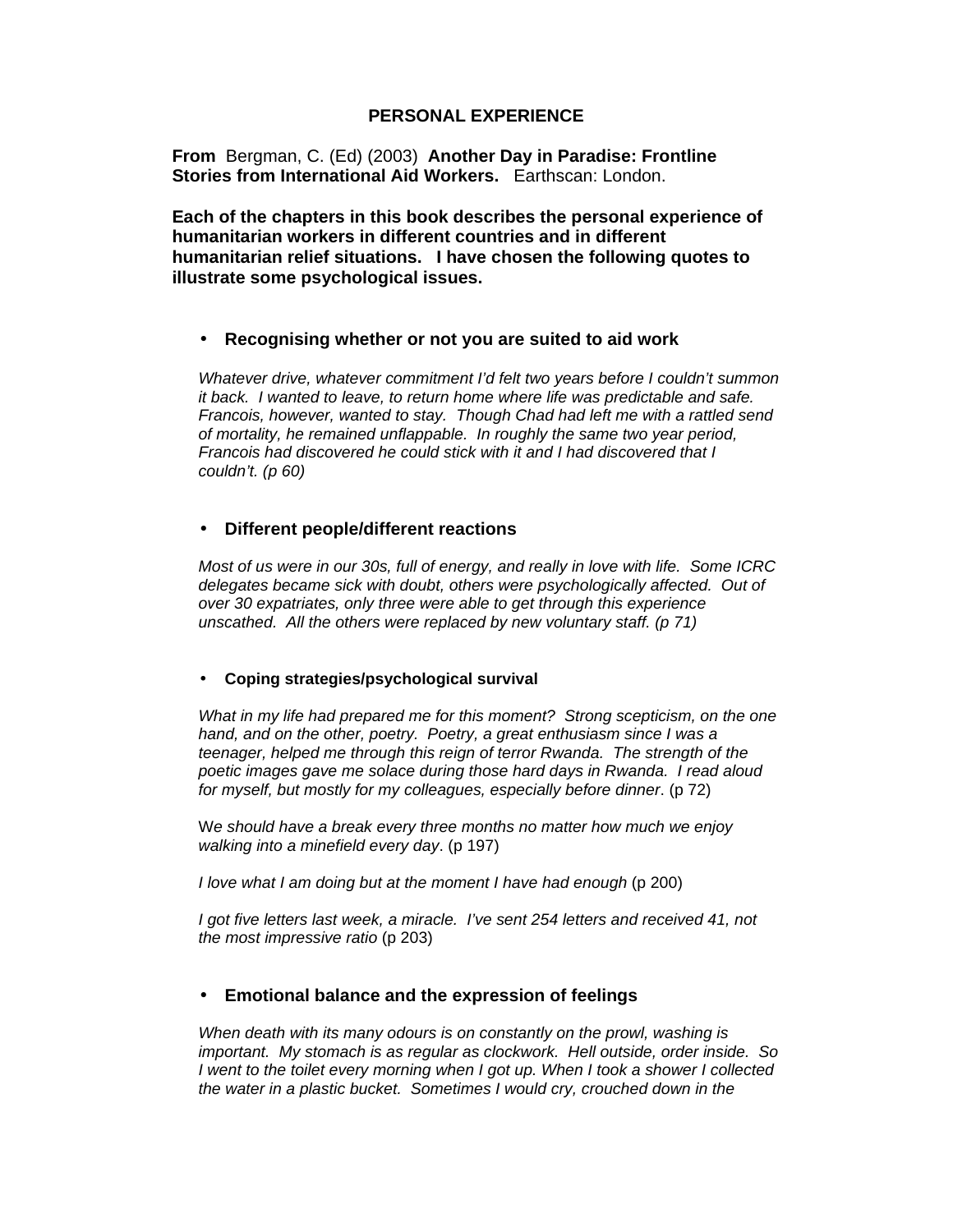bathtub. My tears mingling divinely well with the water. Then I poured all this dirty water into the toilet, flushing away my excrement into the city's sewers.

The technical details are important now. How did we survive? The truth has far more to do with psychiatry than home economics. Under such circumstances it is essential for one's own mental balance to be able to get rid of one's own shit with one's own tears. The pH of the whole body, and of the soul as well, then returns to normal. The night's acidity disappears and one can walk again, without stumbling. (p 76)

## • **Hubris**

You've really gone and done it this time. How are you going to get out of this one alive, mister high and mighty? Just who do you think you are? Batman? You couldn't save anyone before. Now, you're going to save Somalia? (p 92)

It was exactly the job that most boys would describe as ideal, the same mix of altruist and actor that makes the fireman look heroic. (p 232)

## • **Attachment, mutual help/dependence**

The most remarkable aspect of our bond was that by virtue of some primal, experiential instinct, Muhammad Ali (my body guard) quickly became the organising principle around which my life was prolonged….Without me actually standing out there in the middle of the air strip every morning, at first light, waving my walkie talkie at that prayed for first food flight of the day, there would be no food. My body guard knew that by keeping me alive, he was not only keeping himself alive but his people, his clan, and Somalia itself. Those were just the rules. (p 95)

### • **Loss**

All the women, and even some of the men were weeping. Hassan grabbed my elbow and glanced at me sideways, shaking his head. He knew, I guess I knew too, but I was fighting it in the way all madmen fight the truth. I did not want to go into the hut. My body guard, Muhammad Ali, he was in there and he was dead (p 99)

So yet another new face, a nurse. I wonder how many people have been through Kuito since I arrived; nobody seems to have any staying power. (p 208)

### • **Self destruction**

They took one look at me, and declared me a human disaster area. I guess they were right. I was 40 pounds under weight, shitting water, and covered with parasitic skin lesions from one end of me to the other. They medivaced me out, unceremoniously, and I spent the next month or so in a Nairobi hospital….I thought a lot about my bodyguard, Muhammad Ali. Dear reader, he was ten. (p 100).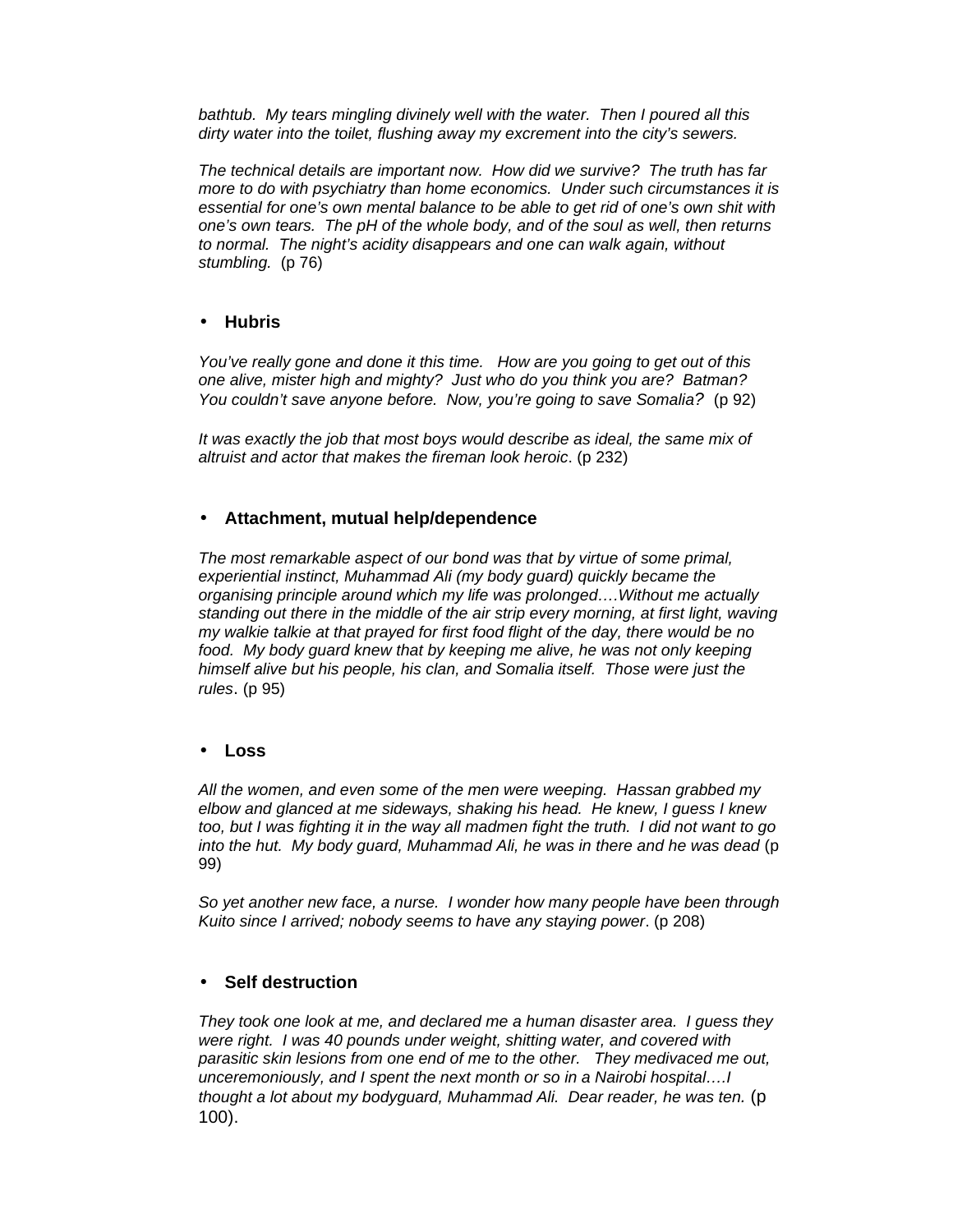### • **The need to understand**

I thought I was going to write about why there was a war in Bosnia, why people in the same family, neighbours killed each other. But I still don't understand. So I might as well drop the pretence of even trying to understand. (p 101)

In the end, it's easier not to try to understand, easier to keep that distance between us**.** (p 141)

### • **Over involvement**

I became friendly with people on the street – an old woman, a young boy. Without these attachments I don't know how I would have got through these four years. The war was personal for me. Some might say I over identify and that I suffer from bystander guilt. I know this is true. When I am next to people who are suffering, I must do something. I have no choice. I feel so lucky that this is not my family, not my grandmother, not my mother. And this is the motivation for action. …. The feedback of knowing that we made a difference in even one person's life was so satisfying. (p 106)

#### • **Anger/powerlessness**

The first winter back in New York was exceptionally cold….we had heat in our apartment, we had hot water, there were no bombs. What was everyone complaining about?…It has taken me a long time to get over these feelings of anger at the outside world. For two years I sheltered myself, hardly going to parties or talking to people other than relief workers. When I did go out I had to force myself not to talk about Bosnia and to be interested in other people. (p 111)

It was looted four months ago. Before that the school boasted the finest physics and chemistry labs in Sierra Leone…..angry graffiti covers the walls and chalkboards, and the heavy wooden desks are scarred by machete blows. Dozens of computers have been smashed – a senseless waste. (p 138)

These glib Americans, this trash humour, it is so absolutely out of place and somehow wrong. There are refugee camps mere miles from here, with their disease, graves, scabs, terrifying testimony from survivors of atrocities….It is somehow wrong that these men do not appreciate the proximity of the horror, or have blocked it out….I see the US Army soldiers jogging past in Nike shorts, with the American flag in the distance, hoisted over Afghan soil, images of patriotism and commercialism. A complete and meaningless circle. (P 216)

I can think of no qualitative difference between what happened to civilians on September 11<sup>th</sup>, 2002, and what happened to these Afghan civilians a few months after. … I am ashamed, yet again, of my inability to say anything. (P 230)